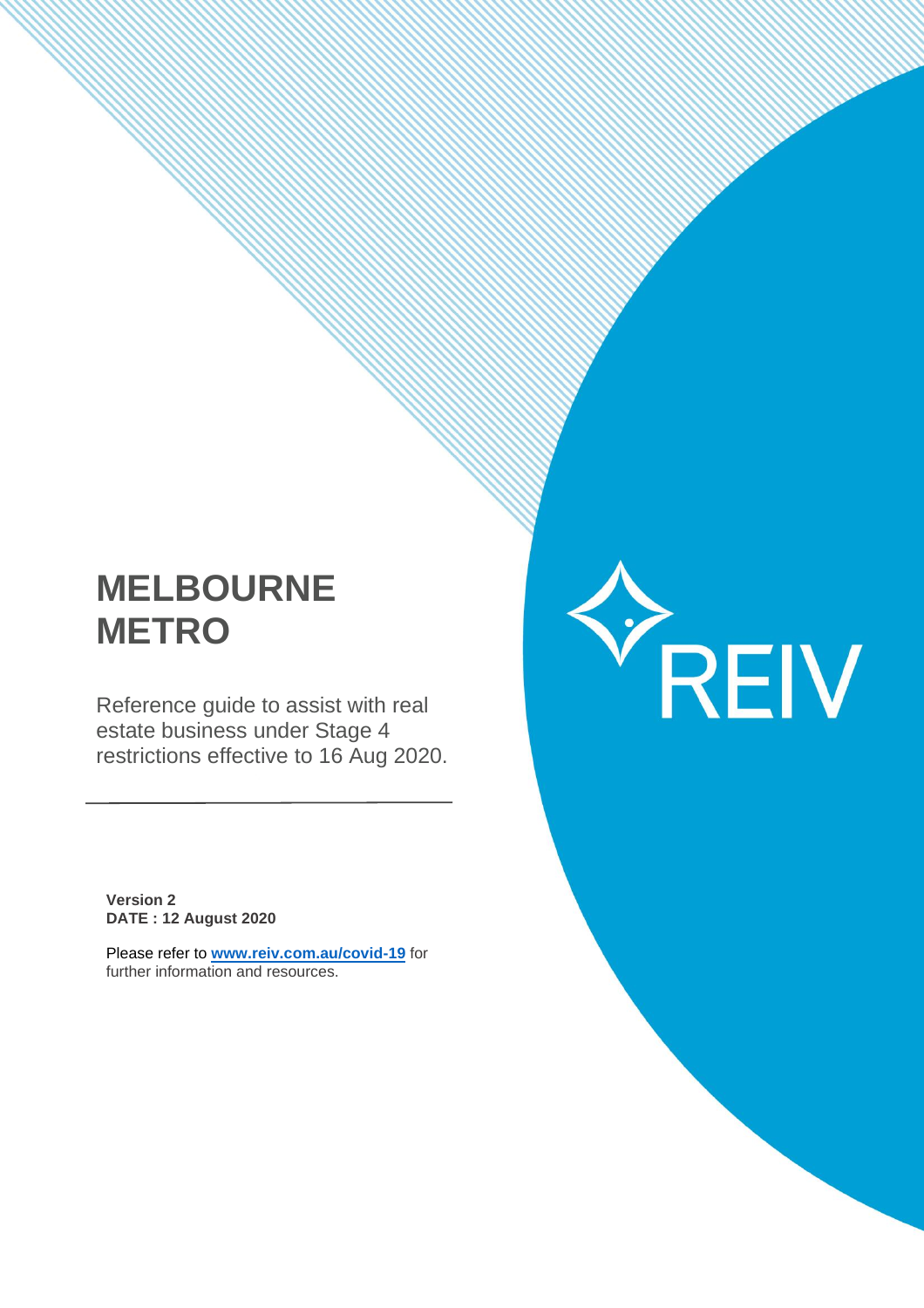

#### **Conducting the business of real estate – A reference guide**

**In this document we refer to the Q&A provided by Business Victoria and provide additional guidance from the REIV.**

#### **Key documents for reference with regards to this Reference Guide**: *Note: Some of these have been updated since 6 August 2020.*

- **[Restricted Activity Directions \(Restricted Areas\) \(No. 6\)](https://www.dhhs.vic.gov.au/sites/default/files/documents/202008/B2%20-%20Restricted%20Activities%20Directions%20%28Restricted%20Areas%29%20No%206%20-%205%20August%202020.pdf)**
- **[Area Directions \(No. 6\)](https://www.dhhs.vic.gov.au/sites/default/files/documents/202008/B1%20-%20Area%20Directions%20%28No%206%29%20-%205%20August%202020.pdf)**
- **[Permitted Work Premises](https://www.dhhs.vic.gov.au/sites/default/files/documents/202008/Permitted%20Work%20Premises%20for%20the%20purposes%20of%20the%20Restricted%20Activity%20Directions%20%28Restricted%20Areas%29%20%28No%206%29version3.pdf)**
- **[Stay at Home Directions \(Restricted Areas\) \(No 10\)](https://www.dhhs.vic.gov.au/sites/default/files/documents/202008/Stay%20at%20Home%20Directions%20%28Restricted%20Areas%29%20%28No%2010%29%20-%208%20August%202020signed_0.pdf)**
- **[Workplace Directions](https://www.dhhs.vic.gov.au/sites/default/files/documents/202008/Workplace%20Directions%20%28No%202%29%20-%208%20August%202020.pdf) (No 2)**
- **[Permitted Worker …. Permit Scheme](https://www.dhhs.vic.gov.au/sites/default/files/documents/202008/Permitted%20Worker%20and%20Childcare%20Permit%20Scheme%20Directions%20%28No%202%29%20-%208%20August%202020.pdf) Directions (No 2)**

#### **Effective to 11:59pm 16 August 2020**

We believe the end date of these Directions was set for less than 2 weeks to allow the government the opportunity to update and amend if required. The REIV is preparing for the Chief Health Officer to update the Directions on Sunday, 16 August and will notify members once they have been updated and the REIV have reviewed the changes.

Due to the complexity of the information, we will provide ongoing updates. This document summarises some initial questions only. Further detail to follow.

**Latest updates on current restriction levels should be accessed from <https://www.dhhs.vic.gov.au/victorias-restriction-levels-covid-19>**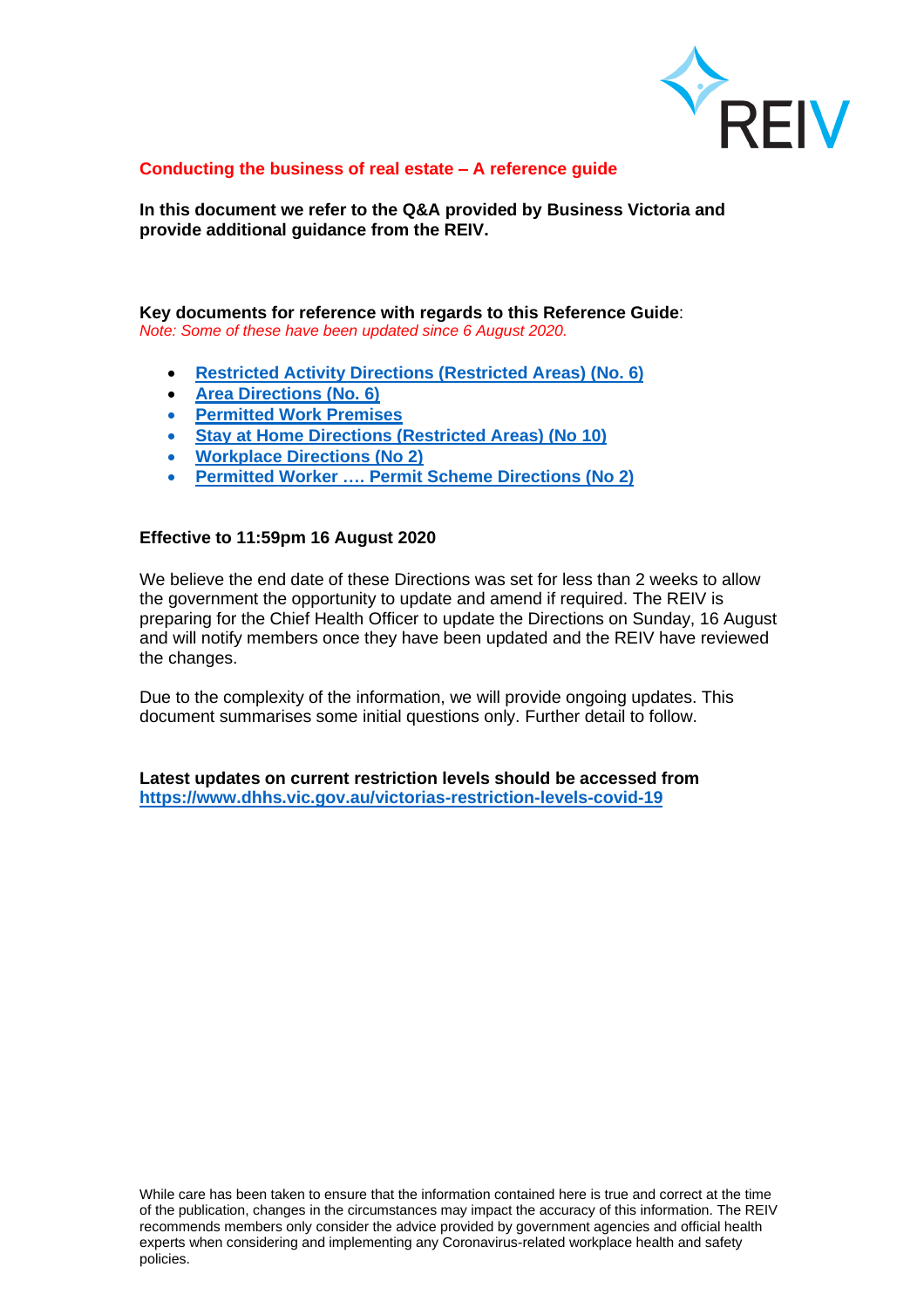

# **[Business Victoria Q&A](https://www.business.vic.gov.au/disputes-disasters-and-succession-planning/covid-safe-business/rental-hiring-and-real-estate-services-sector-guidance)**

# **Does my real estate office need to close?**

*Yes. Real estate services are a permitted industry but the offices must close under Stage 4 restrictions, with all staff working remotely. Employers that require their staff to attend their place of work (such as for emergency maintenance or supporting a permitted service or industry) must issue a [Permitted](https://www.business.vic.gov.au/disputes-disasters-and-succession-planning/coronavirus-covid-19/permitted-worker-scheme) [Worker](https://www.business.vic.gov.au/disputes-disasters-and-succession-planning/coronavirus-covid-19/permitted-worker-scheme) Permit to their employees – this is the employer's responsibility*.

REIV: There are substantial fines for the incorrect use of [Permitted](https://www.business.vic.gov.au/disputes-disasters-and-succession-planning/coronavirus-covid-19/permitted-worker-scheme) Worker Permits. Members should bear in mind not only the financial penalties but also the reputational damage that can impact on the Real Estate Profession as a result of manipulation of Directions that have a fundamental purpose of limiting movement and contact with others to reduce the risk of the spread of infections.

## **How do I manage inspections or auctions under Stage 4 'Stay at Home' restrictions?**

*Property inspections for rental accommodation and sales must move to virtual platforms under Stage 4 restrictions. It is not permitted for potential renters/buyers to visit a property in person.*

REIV: If you do not already have the photography images and/or videos to support the online or virtual inspection of a property you are likely going to have to wait until the restrictions are relaxed. If a property is being vacated and you are doing a final inspection you could consider taking some images to use to re-lease. This should NOT be the purpose of your attendance however and it would be unwise to spend longer in the property than is necessary for the purpose stated in your [Permitted](https://www.business.vic.gov.au/disputes-disasters-and-succession-planning/coronavirus-covid-19/permitted-worker-scheme) [Worker](https://www.business.vic.gov.au/disputes-disasters-and-succession-planning/coronavirus-covid-19/permitted-worker-scheme) Permit.

# **Can deliverables under a Section 32 or contract of sale be met under Stage 4 'Stay at Home' restrictions?**

*Yes. Deliverables under a Section 32 or contract of sale, including settlement obligations, bank valuations, building and pest inspections or final inspections, can be delivered under Stage 4 restrictions if the agreement was made prior to 11:59pm, Wednesday 5 August.*

REIV: Members should take note that this work can only be done for contracts in place prior to the commencement of the restricted period (11:59pm 5 August 2020). These activities cannot be done for contracts entered into since that time.

*Section 32 or contracts of sale signed during the Stage 4 restrictions must include provisions for delivery of each clause beyond 13 September 2020 and cannot be actioned during the restriction period.*

REIV: This makes it very clear that if a person enters into a Sale of Land contract during the period where restrictions apply, they will have to wait until after the restrictions have eased to carry out the relevant functions described above. At this stage that is 13 September, but that could be changed to earlier or later.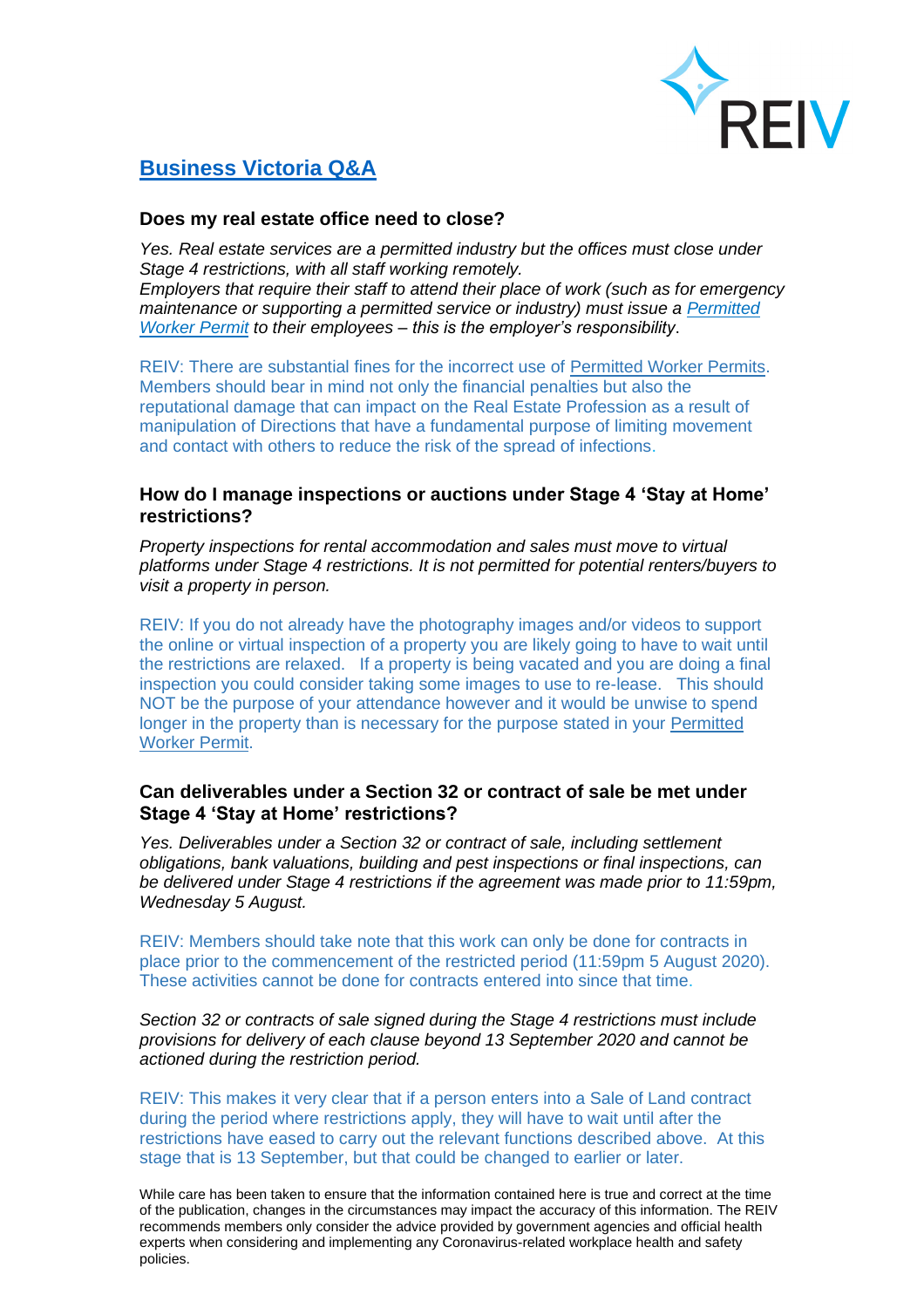

#### **Can tenants provide notice to vacate under Stage 4 restrictions?**

*Yes. Notice can be provided under Stage 4 restrictions. Where possible, it is encouraged that vacancy (no new tenants signed on) is held out until beyond the restriction period set to conclude on 13 September 2020.*

REIV: Members should bear in mind the exemptions around domestic violence situations and provide assistance and understanding as applicable to enable those fleeing those situations to seek accommodation.

#### **Can exit inspections occur under Stage 4 restrictions?**

*Yes. Exit inspections can occur under Stage 4 restrictions if the property is vacant and the Property Manager or applicable administrator attends the property on their own. The property owner cannot attend with the Property Manager or applicable administrator.*

REIV: Members are reminded that a [Permitted](https://www.business.vic.gov.au/disputes-disasters-and-succession-planning/coronavirus-covid-19/permitted-worker-scheme) Worker Permit is required to perform this function and must be on them at all times and be able to demonstrate that it is the reason for their attendance at the property.

Managers should consider the safety of their employees as they are required to attend the property on their own. E.g. ensuring they lock the door behind them once they enter the property to ensure no one enters after them.

#### **Can maintenance occur under Stage 4 restrictions?**

*Only urgent and emergency maintenance can be carried out under Stage 4 restrictions across all residential accommodation.*

REIV: Members will be able arrange this with contractors however if the keys are required to enter the property suitable arrangements need to be made with the tenant/s.

#### **Are removalists able to work under Stage 4 restrictions?**

*Yes. A removalist can be used to support vacating a property under Stage 4 restrictions.*

REIV: There is no reason for the Estate Agent to be involved in this process

# **Can a person in Metro Melbourne travel to regional Victoria to inspect a property sale or lease by private appointment?**

*No. You can only attend an inspection or auction for a house or property remotely.*

REIV: Regional Victoria agents are able to attend the property to provide/arrange a virtual tour for potential Metro Melbourne Tenants/Purchasers.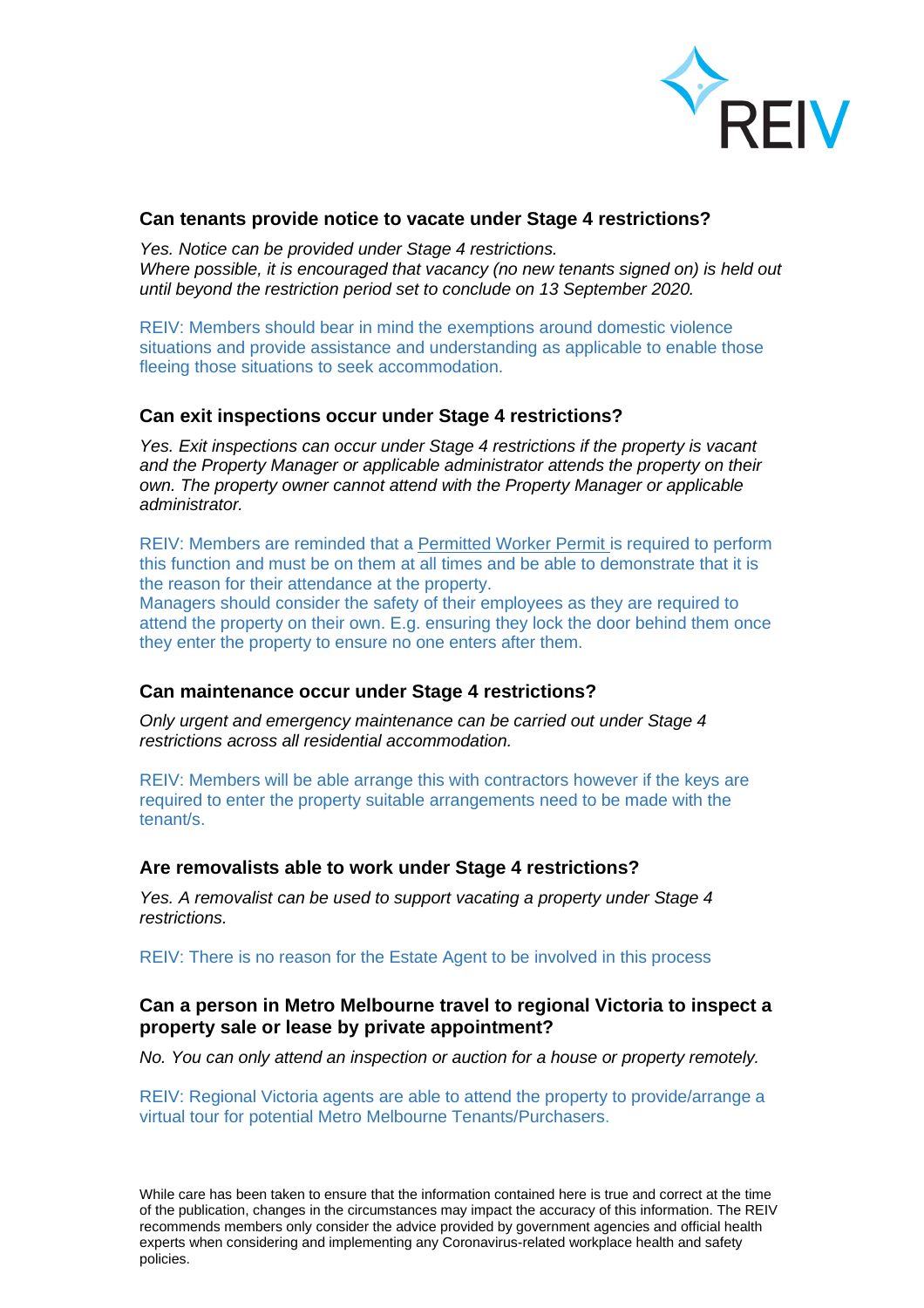

# **Can a person commence a lease during the 6-week period – that is move in? If so, does this extend to non-residential property?**

*Yes. You are still able to move to a new house or non-residential property if you had already arranged to move, but the curfew hours still apply. You should also take extra steps to stay safe including wearing a face covering.*

REIV: An example of this would be were a person has made arrangements to move out of a property and have not yet secured a new property. In these circumstances they would be able to make arrangements to move. However, this provision would be less likely to apply if they made the decision to move during the restriction period.

*You may also commence a new lease if it would be unsafe not to do so.*

REIV: REIV's discussions with Government has indicated that a person who may become homeless (have no where to live) would fall into the unsafe category therefore they would be able to move. This would not apply to non-residential properties. The domestic violence provisions would also apply here.

# **Can an agent commence a campaign to sell a property during this 6 week period by getting either photographs or filming done for on-line auctions?**

*No. Stage 4 restrictions are intended to facilitate the finalising of existing arrangements and ensure people have ongoing access to housing and not enable additional transactions beyond this.*

REIV: Members would still be able to commence a campaign if it could be done contact free and they already have the promotional material available for marketing the property. Alternatively, a property could be marketed and sold subject to an inspection at the end of the restriction period.

The intention of this restriction is to limit contact between people and properties.

## **Can an agent do work to commence a lease as well as the permitted tasks necessary for end-of-lease given that the removalist is likely to be taking the furniture somewhere?**

*Yes. You are still able to move to (or facilitate a move to) a new house or nonresidential property if the move has already been arranged, but the curfew hours still apply. You should also take extra steps to stay safe including wearing a face covering.*

REIV: The agent is able to complete the permitted tasks required to facilitate the commencement of a lease. The Government is trying to limit movement of Metro Melbourne residents. The REIV has explained the 'domino effect' of property transactions. Members should take a cautious approach to facilitating unnecessary movement.